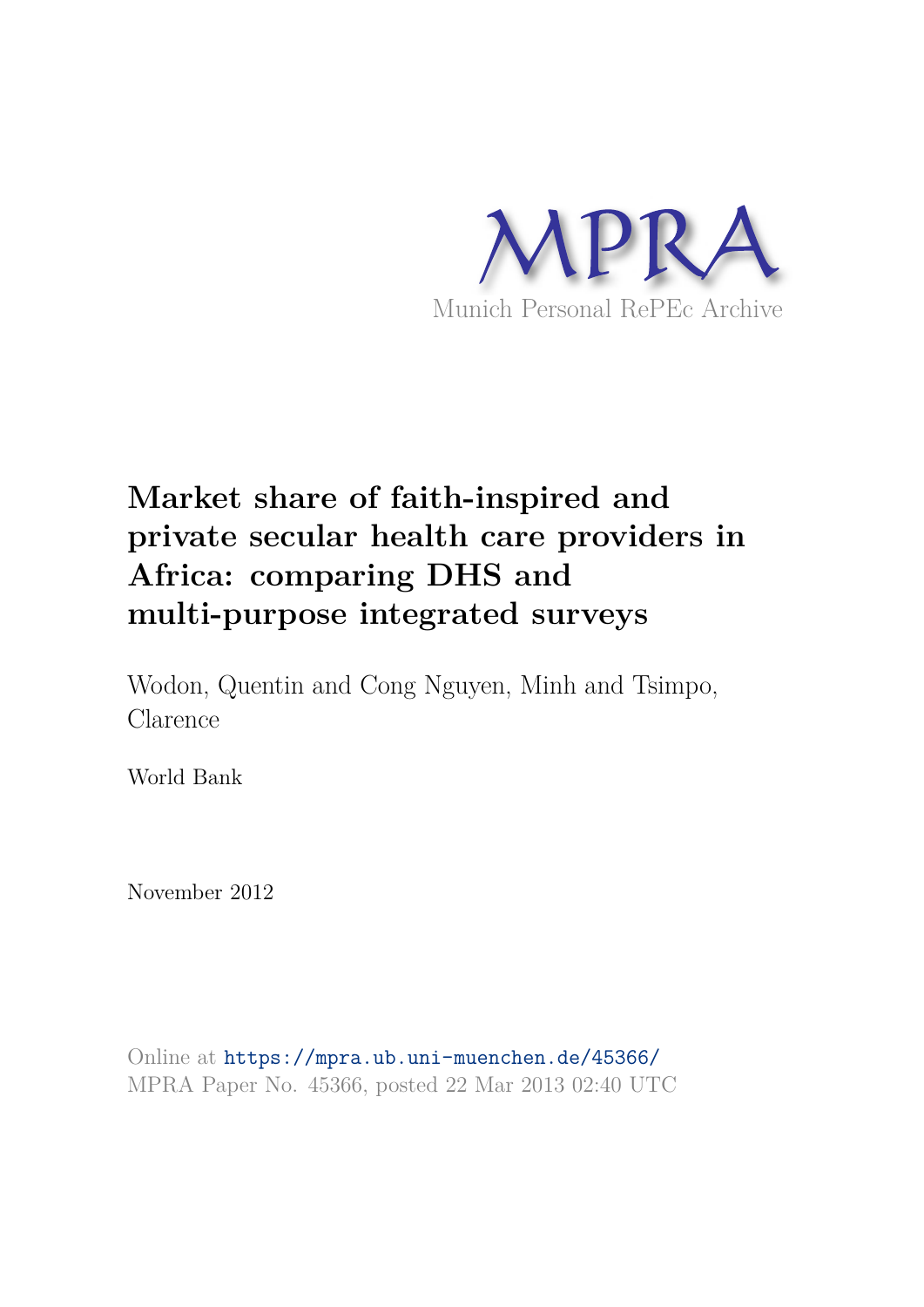# **MARKET SHARE OF FAITH-INSPIRED AND PRIVATE SECULAR HEALTH CARE PROVIDERS IN AFRICA: COMPARING DHS AND MULTI-PURPOSE INTEGRATED SURVEYS**

## *Quentin Wodon, Minh Cong Nguyen and Clarence Tsimpo*  World Bank

*Much of the evidence used to-date to back up statements about the market share of faith-inspired providers of health care in sub-Saharan Africa comes from data on health care facilities, and especially on the share of hospital beds held by Christian Health Associations in the countries where these associations operate. In those countries, estimates of the market share of faith-inspired health care providers based on hospital beds or similar measures are the 30 percent to 50 percent range. On the other hand, the evidence available from multi-purpose integrated household surveys that ask households where they go for health care and that identify specifically faith-inspired providers in survey questionnaires tells a different story, with lower market shares for faith-inspired facilities. One could ask whether the evidence from these multi-purpose integrated household surveys is itself robust. The objective in this chapter is to assess whether this is the case. Specifically, the idea is to compare market share estimates obtained from different types household surveys, by considering not only multi-purpose integrated surveys, but also Demographic and Health Surveys for which country coverage is larger. The findings suggest that market share estimates for faithinspired healthcare providers are of a similar order of magnitude in both Demographic and Health Surveys and multi-purpose integrated surveys.*

#### **INTRODUCTION**

Market share estimates have often been used as a rather blunt instrument in order to advocate on behalf of faith-inspired providers of healthcare in sub-Saharan Africa to help convince governments and donors to provide more support (financial and otherwise) to them. The problem is that if existing market share estimates are not based on strong evidence, such advocacy efforts may be more detrimental than useful (Olivier and Wodon 2012a), and the available evidence seems at first to be contradictory.

Many statements have been made over the years to the effect that about half of all health services in sub-Saharan Africa may be provided by faith-inspired facilities and other faith-affiliated institutions. Examples of statements include that of past World Bank President James Wolfensohn who suggested that *"Half the work in education and health in sub-Saharan Africa is done by the church"* (quoted by Kitchen 2002), and a recent UNFPA (2009) report stating that that *"there is clearly an important parallel faith-based universe of development, one which provides anywhere between 30-60 percent of healthcare and educational services in many developing countries."* There is of course some empirical basis for these statements, but it is often misunderstood.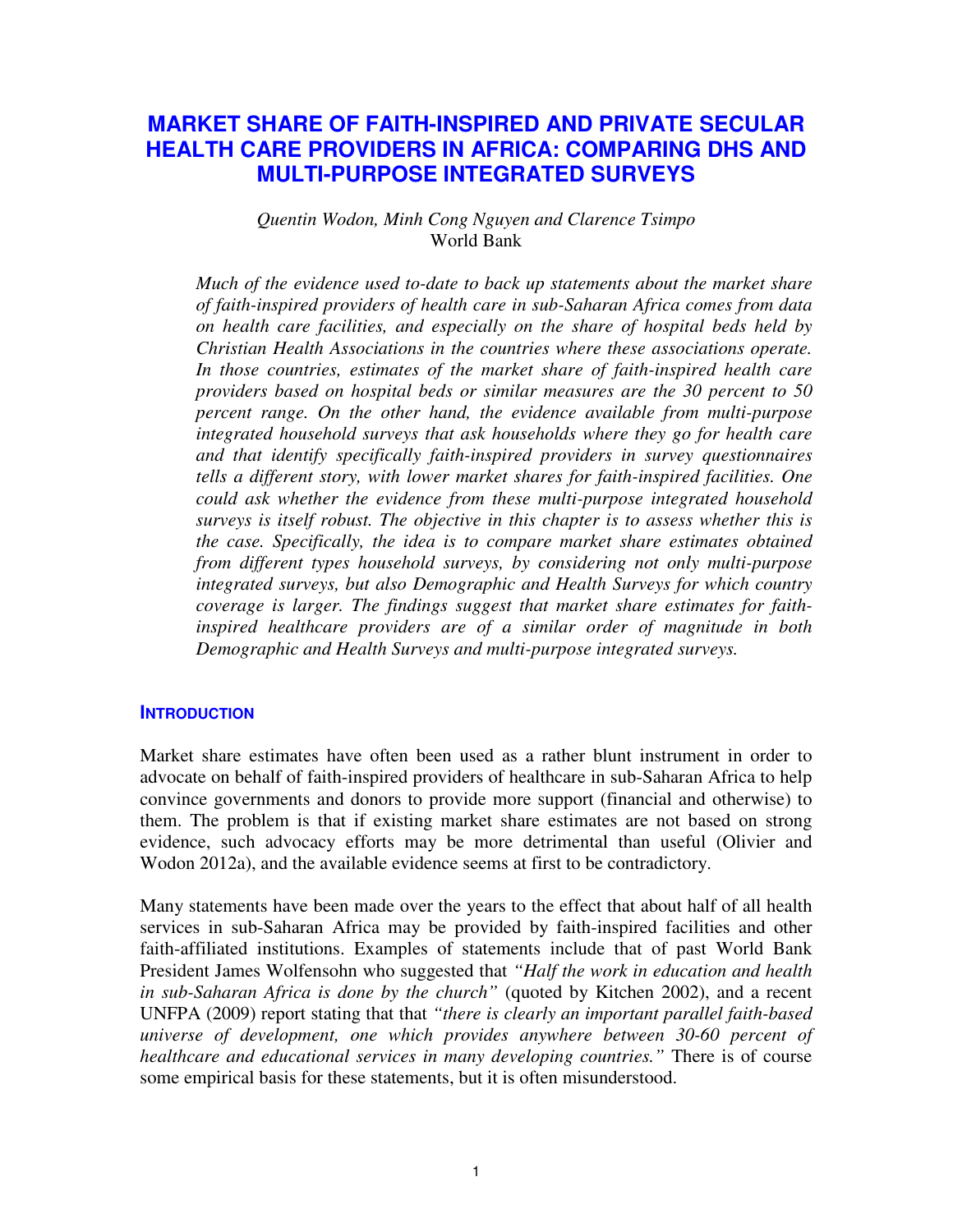As discussed by Olivier and Wodon (2012a, 2012b), much of the evidence to-date backing up such statements comes from data on the share of hospital beds or related measures in countries where faith-inspired providers such as the Christian Health Associations (CHAs) have a strong presence. Indeed, most estimates of the hospital bed market share of faith-inspired providers in those countries are in the 30 percent to 50 percent range (see De Jong 1991, Dimmock 2007, Chand and Patterson 2007, Gilson et al 1994, Green et al 2002, Grills 2009, Hanson and Berman 1994, Hecht and Tanzi 1993, Kawasaki and Patten 2002, Rookes 2009, Schmid et al 2008, Turshen 1999).

However, the evidence provided by Olivier and Wodon (2012b) from multi-purpose integrated household surveys that ask households where they go for healthcare tells a somewhat different story, with substantially lower market shares obtained for faithinspired facilities. What could explain such different market share estimates between data based on facilities and hospital beds and data from household surveys? As discussed by Olivier and Wodon (2012b), four main factors play a role in the differences between facilities and household survey based estimates of market share. First, within formal healthcare delivery mechanisms, a large share of health services are provided by other types of facilities than hospitals, such as clinics and health centers, as well as maternity homes and facilities from government-run community-based health planning and services which are primary healthcare focused services (sometimes with mobile units). Estimates of the market share of FIIs based principally on hospital beds may lead to overestimating the role of FIIs to the extent that the share of hospital-based care among services provided is often higher among FIIs such as CHAs than in public facilities.

Second, in part because private secular providers often operate independently of Ministries of Health, data on their role are often missing, even if one restricts the analysis to measures such as hospital beds. That is, most of the estimates of the share of FIIs are based on comparing FIIs with public sector facilities, without factoring in the existence of facilities operated by private non-religious providers (and for that matter also without factoring in some religious providers that are not part of large federations such as the Christian Health Associations – this is often the case for Islamic clinics and hospitals.)

A third issue with the reliance on statistics on hospital beds, or on measures of the use of pharmaceuticals and outpatient care, is that a large share of healthcare is provided by other types of providers that are not included in such statistics. At least two different groups must be mentioned. First, many countries have a significant traditional sector that operates alongside orthodox biomedical care, for example with patients mixing plural health-seeking modalities. While studies on religion and health-related behaviors recognize the role of traditional practices, this is rarely addressed in the literature on the market share of facilities-based faith-inspired providers. Second, self-medication has also been noted to be a significant practice in many countries – given the limited availability of doctors. Some studies suggest that self-medication with privately purchased drugs in some countries represents the most common treatment after home remedies.

Finally, many of the countries for which data are available on the share of hospital beds owned by faith-inspired facilities belong to Anglophone Africa. In many (although by no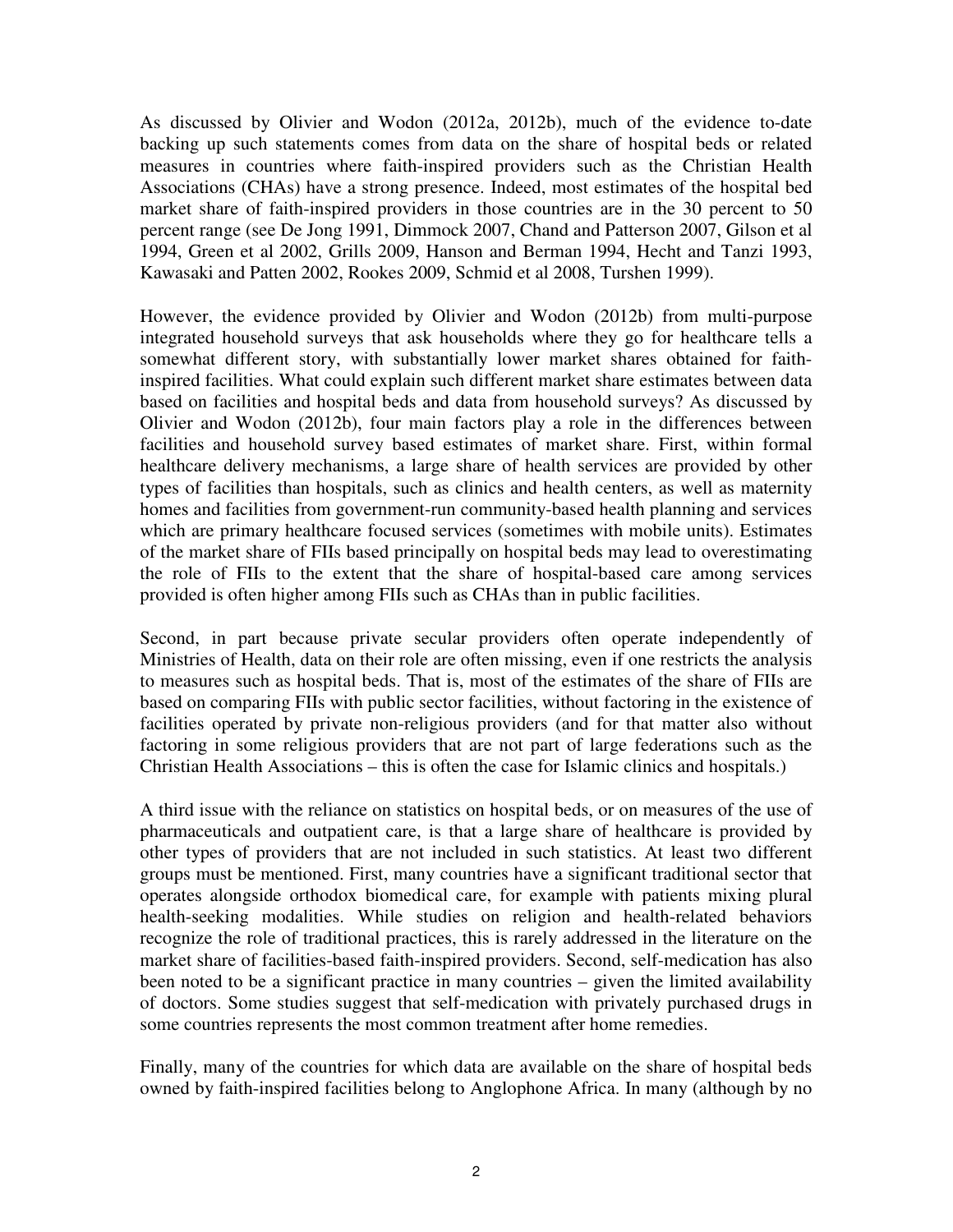means all) Francophone countries, faith-inspired providers have lower market shares, in part due to colonial policy. The fact that much of the literature has so far focused on CHAs in Anglophone Africa may have led to a bias upward in the assessment of the market share of faith-inspired providers in the region as a whole. These four factors are likely to lead to overestimation in the market share of faith-inspired facilities in health systems as a whole when the main data source being used refers to hospital beds.

One could ask however whether the evidence from multi-purpose integrated household surveys provided in Olivier and Wodon (2012b) is itself robust, and useful for the purpose of interrogating these issues. The objective in this chapter is to assess whether this is the case. Specifically, the idea is to compare market share estimates obtained from different types household surveys, by considering not only multi-purpose integrated surveys as done by Olivier and Wodon (2012b; see also Wodon, 2013), but also Demographic and Health Surveys (DHS) for which country coverage is larger. The next two sections provide the findings from the analysis, and a brief conclusion follows.

## **EVIDENCE FROM DEMOGRAPHIC AND HEALTH SURVEYS**

While DHS surveys do not identify separately faith-inspired healthcare facilities, they do distinguish between three broad types of facilities: public facilities, private facilities, and others. Questions on the type of provider used are asked to individuals for various types of health needs, including fever/cough and diarrhea, as well as contraceptives, antenatal care, delivery, and other. The list of providers in the three broad categories changes slightly depending on the type of care being sought, but in the case of diarrhea for example, the public sector includes government hospitals and clinics, government health centers, government health posts, mobile clinics, fieldworkers, and other public providers. In the case of the private medical sector, the list consists of private hospitals and clinics, pharmacies, private doctors, mobile clinics, fieldworkers, other clinics, maternity homes, and other private medical care. Finally, the 'other' category includes shops and markets (and thereby self-medication), traditional practitioners, and drug peddlers. Because most visits to health facilities are related to fever/cough and diarrhea (these are more frequent occurrences in a household than a birth delivery), these are the data reported here first, with additional data provided next.

Table 1 provides the estimates of public, private, and other service provision for fever/cough and diarrhea obtained for 36 different countries – while the data for some of the countries are a bit dated, most of the surveys were implemented in the last ten years. In the case of diarrhea treatment, the largest market share for the private medical sector is obtained for Nigeria (45.67 percent market share for visits related to diarrhea treatment, and 54.34 percent market share for visits related to a fever or a cold), while the smallest market share is obtained for Mozambique (2.67 percent for diarrhea and 2.94 percent for fevers/colds). On average, the private medical sector market share is at 17.4 percent for diarrhea treatments and 24.28 percent for fevers/colds (these statistics are simple averages without taking into account different population weights for different countries). Recall that these market shares include both private secular and faith-inspired facilities. By contrast, the average public market share is above 50 percent for both types of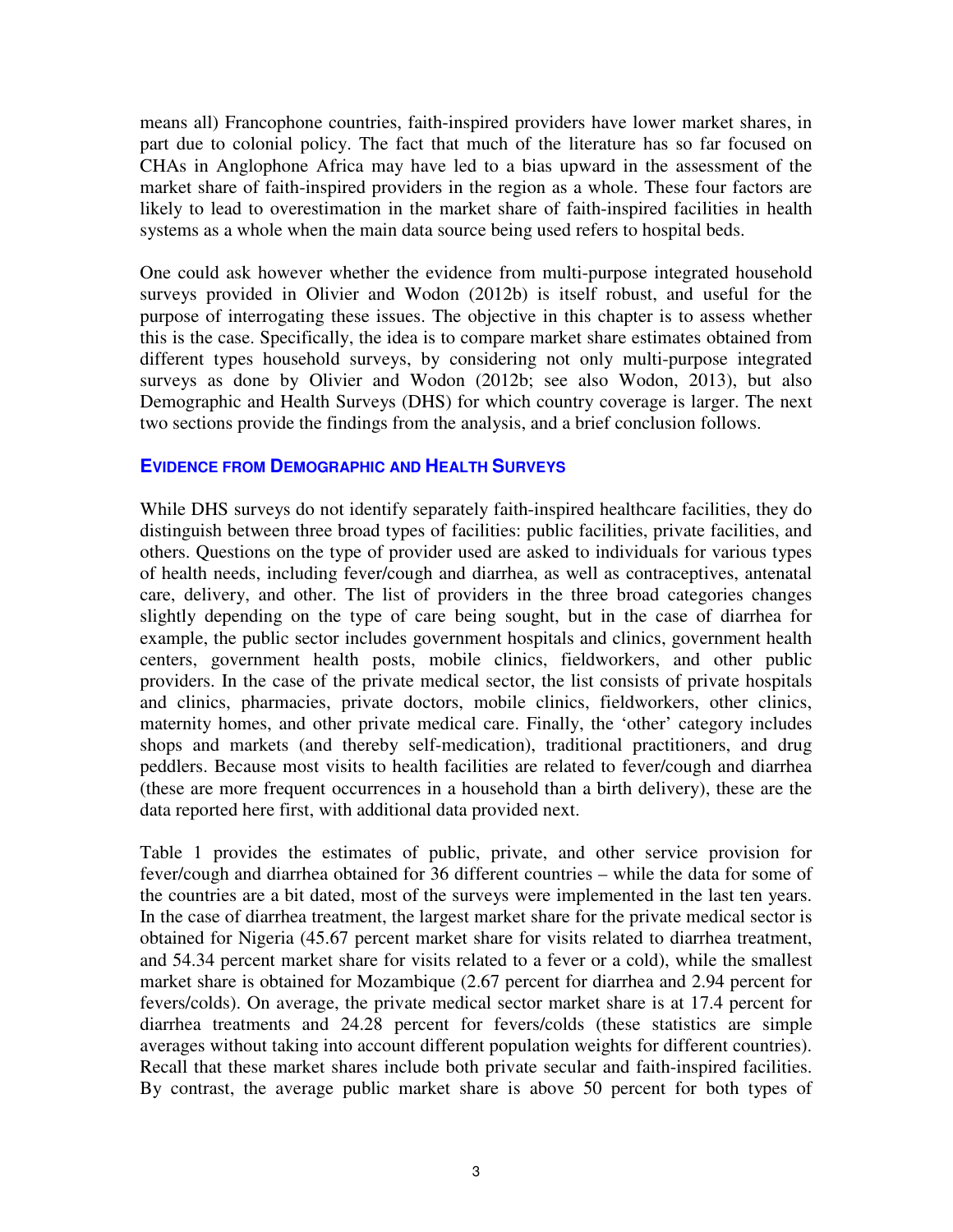illnesses. In other words, the average market share of faith-inspired health facilities that would be inferred from the DHS data should be well below 17.4 percent. For example, if it were assumed that private secular provision in the various countries represents about 40 percent of total private facilities-based provision, then the average market share for faithinspired providers would be at 10 percent (we will come back to this below).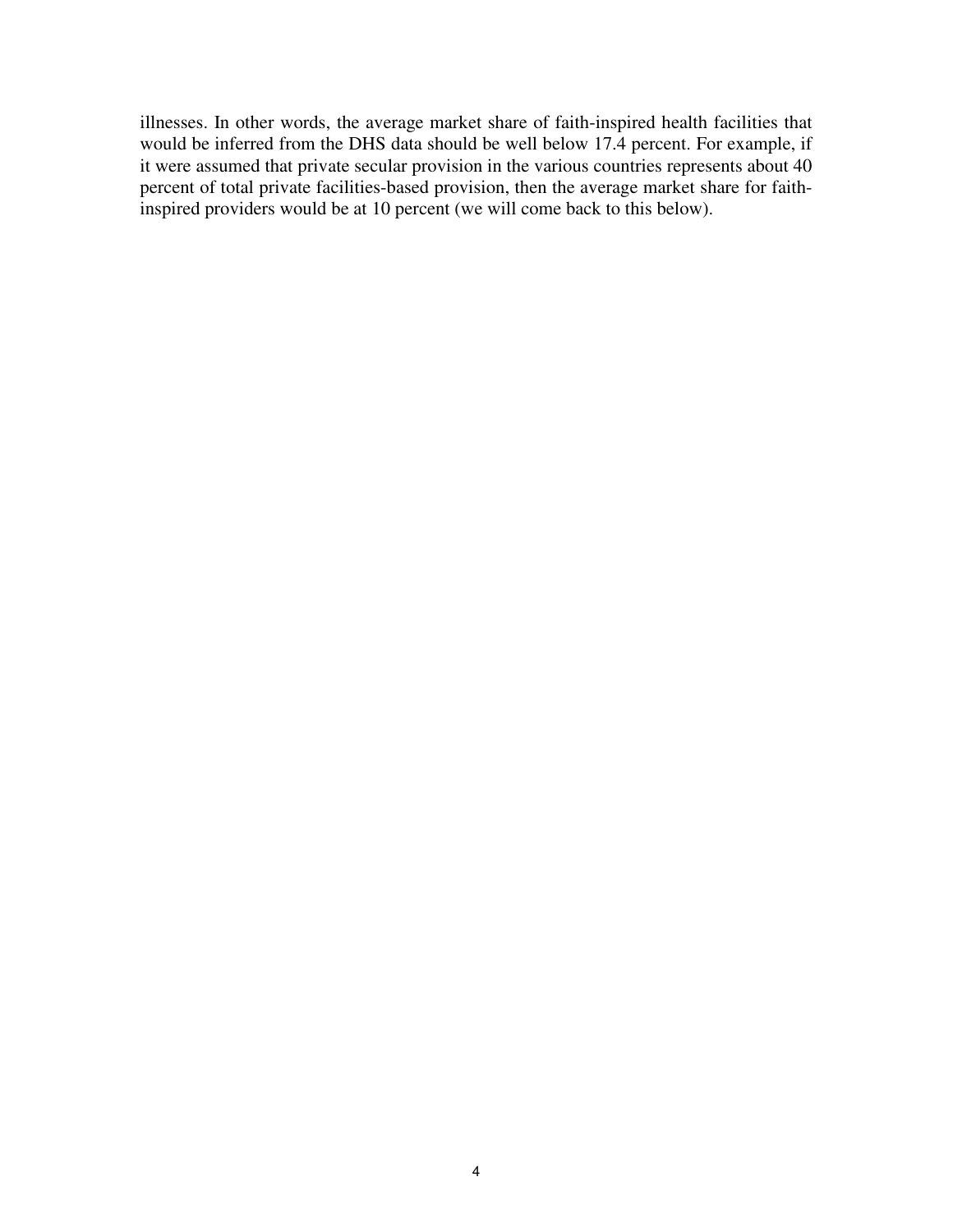|                                | Diarrhea treatment |                |                | Fever and/or cough |                |       |
|--------------------------------|--------------------|----------------|----------------|--------------------|----------------|-------|
|                                | <b>Public</b>      | Private        | Other          | <b>Public</b>      | <b>Private</b> | Other |
| Burkina Faso 2003              | 59.94              | 4.81           | 35.25          | 64.26              | 8.69           | 27.06 |
| Benin 2006                     | 39.64              | 15.89          | 44.46          | 37.54              | 20.51          | 41.95 |
| Burundi 1987                   | 20.15              | 19.28          | 60.58          | 15.93              | 19.97          | 64.10 |
| Congo Democratic Republic 2007 | 74.16              | 20.15          | 5.69           | 37.80              | 53.83          | 8.36  |
| CAR 1994-95                    | 72.93              | 13.98          | 13.09          | 79.00              | 11.70          | 9.30  |
| Congo (Brazzaville) 2005       | 46.30              | 10.94          | 42.76          | 57.45              | 15.39          | 27.16 |
| Cote d'Ivoire 1998-99          | 48.24              | 6.17           | 45.59          | 61.83              | 9.33           | 28.84 |
| Cameroon 2004                  | 37.08              | 19.32          | 43.60          | 40.62              | 29.20          | 30.18 |
| Ethiopia 2005                  | 73.37              | 18.79          | 7.84           | 72.46              | 24.83          | 2.71  |
| Gabon 2000                     | 60.00              | 25.06          | 14.94          | 58.85              | 29.05          | 12.09 |
| Ghana 2008                     | 56.06              | 34.28          | 9.66           | 54.69              | 36.79          | 8.52  |
| Guinea 2005                    | 54.66              | 5.18           | 40.16          | 49.83              | 10.31          | 39.86 |
| Kenya 2008-09                  | 64.24              | 24.71          | 11.05          | 61.14              | 29.41          | 9.45  |
| Comoros 1996                   | 46.15              | 17.69          | 36.15          | 58.78              | 20.61          | 20.61 |
| Liberia 2007                   | 37.71              | 39.80          | 22.49          | 45.47              | 38.60          | 15.93 |
| Lesotho 2009                   | 60.11              | 30.40          | 9.49           | 50.58              | 42.43          | 6.99  |
| Madagascar 2008-09             | 64.21              | 21.32          | 14.48          | 59.37              | 29.17          | 11.46 |
| <b>Mali 2006</b>               | 53.14              | 6.67           | 40.19          | 49.36              | 12.57          | 38.07 |
| Malawi 2010                    | 71.90              | 15.03          | 13.07          | 69.18              | 18.21          | 12.61 |
| Mozambique 2003                | 86.15              | 2.67           | 11.18          | 83.54              | 2.94           | 13.52 |
| Nigeria 2008                   | 36.52              | 45.67          | 17.81          | 35.94              | 54.34          | 9.71  |
| Niger 2006                     | 47.22              | 4.69           | 48.08          | 40.15              | 33.14          | 26.71 |
| Namibia 2006-07                | 86.61              | 8.62           | 4.77           | 76.06              | 19.73          | 4.22  |
| Rwanda 2005                    | 64.71              | 16.11          | 19.18          | 68.41              | 14.89          | 16.70 |
| Sudan 1989-90                  | 50.79              | 11.59          | 37.62          | $\overline{a}$     | $\overline{a}$ | ÷,    |
| Sierra Leone 2008              | 71.05              | 19.40          | 9.55           | 61.97              | 27.46          | 10.58 |
| Senegal 2005                   | 52.43              | 8.55           | 39.02          | 62.07              | 16.73          | 21.20 |
| Sao Tome and Principe 2008-09  | 74.30              | 22.98          | 2.72           | 76.43              | 19.69          | 3.88  |
| Swaziland 2006-07              | 68.33              | 27.87          | 3.80           | 69.16              | 28.11          | 2.73  |
| <b>Chad 2004</b>               | 20.51              | 2.92           | 76.57          | 18.36              | 4.36           | 77.29 |
| Togo 1998                      | 48.36              | 5.46           | 46.18          | 45.15              | 9.81           | 45.04 |
| Tanzania 2010                  | 22.83              | 30.50          | 46.68          | 22.35              | 34.18          | 43.47 |
| Uganda 2006                    | $\overline{a}$     | $\overline{a}$ | $\overline{a}$ | 47.10              | 51.53          | 1.38  |
| South Africa 1998              | 72.75              | 25.61          | 1.64           | 65.30              | 33.66          | 1.04  |
| Zambia 2007                    | 80.71              | 10.44          | 8.84           | 74.28              | 16.34          | 9.38  |
| Zimbabwe 2005-06               | 64.76              | 16.66          | 18.59          | 49.69              | 22.18          | 28.13 |
| Average                        | 56.80              | 17.41          | 25.79          | 54.86              | 24.28          | 20.86 |

**Table 1: DHS Market Shares by Provider for Diarrhea and Fever/Cough (%)** 

Source: Authors using DHS surveys.

What about some of the other indicators of market share that can be obtained from other types of health-related consultations observed in the DHS data? As shown in table 2, the private medical sector, both private secular and faith-inspired, on average accounts for 28.0 percent of the sources of modern contraceptive methods (the market shares are 54.8 percent for the public sector and 17.2 percent for the ''others' category), but only for 9.2 percent of family planning for non-users of modern contraception methods (the estimates are 86.3 percent for the public sector, and 4.5 percent for others).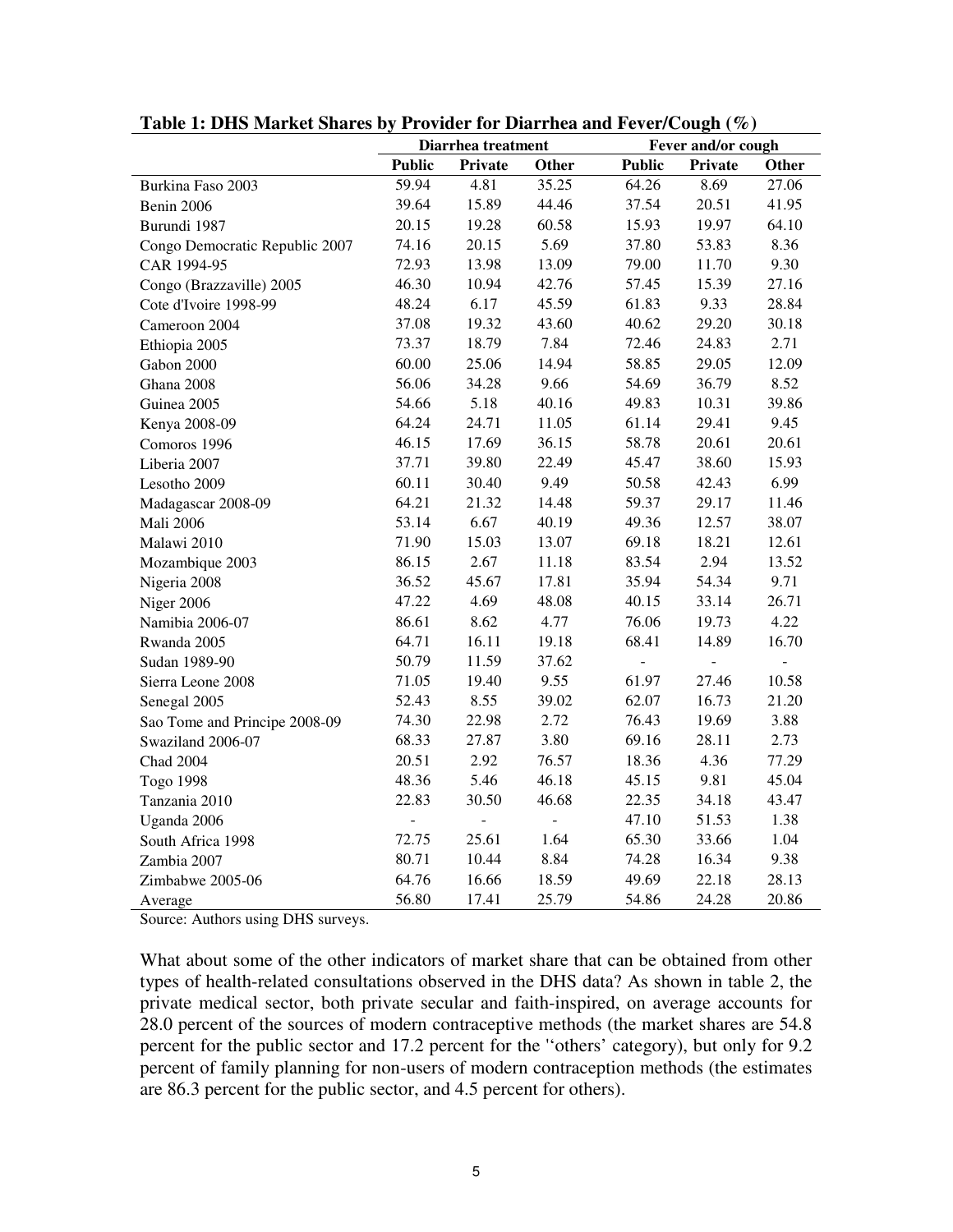| rabic 2. DTD market bliares by Trovider for Contraception/Fannly Training ( $\pi$ ) | Source of modern<br>contraceptive methods |                              |        |                              | Source of family planning<br>for non-users of modern<br>contraceptive methods |                          |  |  |
|-------------------------------------------------------------------------------------|-------------------------------------------|------------------------------|--------|------------------------------|-------------------------------------------------------------------------------|--------------------------|--|--|
|                                                                                     | <b>Public</b>                             | Private                      | Other  | <b>Public</b>                | Private                                                                       | Other                    |  |  |
| Burkina Faso 2003                                                                   | 53.93                                     | 13.77                        | 32.30  | 91.19                        | 4.83                                                                          | 3.97                     |  |  |
| Benin 2006                                                                          | 43.11                                     | 35.48                        | 21.42  | 82.88                        | 11.45                                                                         | 5.67                     |  |  |
| Burundi 1987                                                                        | 86.72                                     | 10.46                        | 2.82   |                              | $\qquad \qquad \blacksquare$                                                  | $\blacksquare$           |  |  |
| Congo Democratic Republic 2007                                                      | 21.52                                     | 60.64                        | 17.84  | 58.68                        | 33.45                                                                         | 7.87                     |  |  |
| CAR 1994-95                                                                         | 50.96                                     | 32.78                        | 16.26  |                              |                                                                               | $\overline{\phantom{a}}$ |  |  |
| Congo (Brazzaville) 2005                                                            | 24.57                                     | 29.52                        | 45.91  | 85.86                        | 10.05                                                                         | 4.08                     |  |  |
| Cote d'Ivoire 1998-99                                                               | 26.53                                     | 55.09                        | 18.38  | ÷,                           | $\frac{1}{2}$                                                                 | $\equiv$                 |  |  |
| Cameroon 2004                                                                       | 21.42                                     | 25.27                        | 53.31  | 73.60                        | 20.75                                                                         | 5.65                     |  |  |
| Ethiopia 2005                                                                       | 79.50                                     | 16.73                        | 3.77   | 93.72                        | 5.50                                                                          | 0.78                     |  |  |
| Gabon 2000                                                                          | 26.86                                     | 51.42                        | 21.71  | $\blacksquare$               | $\Box$                                                                        | $\equiv$                 |  |  |
| Ghana 2008                                                                          | 41.68                                     | 54.11                        | 4.21   | 90.76                        | 8.98                                                                          | 0.26                     |  |  |
| Guinea 2005                                                                         | 36.19                                     | 19.55                        | 44.26  | 71.04                        | 14.08                                                                         | 14.88                    |  |  |
| Kenya 2008-09                                                                       | 58.19                                     | 36.09                        | 5.73   | 92.92                        | 5.57                                                                          | 1.52                     |  |  |
| Comoros 1996                                                                        | 77.83                                     | 7.83                         | 14.35  |                              |                                                                               |                          |  |  |
| Liberia 2007                                                                        | 54.24                                     | 32.53                        | 13.23  | 78.26                        | 19.06                                                                         | 2.68                     |  |  |
| Lesotho 2009                                                                        | 56.32                                     | 27.88                        | 15.80  | 88.52                        | 10.95                                                                         | 0.53                     |  |  |
| Madagascar 2008-09                                                                  | 73.19                                     | 19.75                        | 7.07   | 92.58                        | 6.07                                                                          | 1.35                     |  |  |
| <b>Mali 2006</b>                                                                    | 53.00                                     | 37.66                        | 9.34   | 75.03                        | 18.93                                                                         | 6.04                     |  |  |
| Malawi 2010                                                                         | 74.10                                     | 21.89                        | 4.00   | 94.76                        | 4.80                                                                          | 0.44                     |  |  |
| Mozambique 2003                                                                     | 48.12                                     | 7.53                         | 44.35  | 97.22                        | 0.63                                                                          | 2.15                     |  |  |
| Nigeria 2008                                                                        | 23.65                                     | 61.16                        | 15.19  | 90.55                        | 7.34                                                                          | 2.10                     |  |  |
| Niger 2006                                                                          | 68.78                                     | 24.60                        | 6.62   | 89.16                        | 5.93                                                                          | 4.92                     |  |  |
| Namibia 2006-07                                                                     | 75.05                                     | 10.19                        | 14.77  | 98.40                        | 0.85                                                                          | 0.75                     |  |  |
| Rwanda 2005                                                                         |                                           | $\qquad \qquad \blacksquare$ | $\Box$ | $\qquad \qquad \blacksquare$ |                                                                               | -                        |  |  |
| Sudan 1989-90                                                                       | 58.45                                     | 35.81                        | 5.74   |                              |                                                                               |                          |  |  |
| Sierra Leone 2008                                                                   | 51.93                                     | 40.09                        | 7.99   | 89.99                        | 7.77                                                                          | 2.24                     |  |  |
| Senegal 2005                                                                        | 69.84                                     | 21.96                        | 8.20   | 96.40                        | 3.17                                                                          | 0.42                     |  |  |
| Sao Tome and Principe 2008-09                                                       | 86.86                                     | 1.78                         | 11.36  | 99.07                        | 0.63                                                                          | 0.30                     |  |  |
| Swaziland 2006-07                                                                   | 48.00                                     | 32.85                        | 19.15  | 82.01                        | 10.88                                                                         | 7.11                     |  |  |
| <b>Chad 2004</b>                                                                    | 59.99                                     | 12.80                        | 27.22  | 58.48                        | 5.50                                                                          | 36.02                    |  |  |
| Togo 1998                                                                           | 48.57                                     | 14.98                        | 36.45  |                              |                                                                               |                          |  |  |
| Tanzania 2010                                                                       | 63.56                                     | 21.74                        | 14.70  | 87.50                        | 7.75                                                                          | 4.74                     |  |  |
| Uganda 2006                                                                         | 35.06                                     | 52.08                        | 12.85  | 89.02                        | 9.93                                                                          | 1.05                     |  |  |
| South Africa 1998                                                                   | 84.51                                     | 14.56                        | 0.93   |                              |                                                                               |                          |  |  |
| Zambia 2007                                                                         | 68.83                                     | 16.71                        | 14.46  | 97.05                        | 2.37                                                                          | 0.57                     |  |  |
| Zimbabwe 2005-06                                                                    | 67.85                                     | 22.04                        | 10.11  | 84.85                        | 12.37                                                                         | 2.78                     |  |  |
| Average                                                                             | 54.82                                     | 27.98                        | 17.19  | 86.28                        | 9.24                                                                          | 4.48                     |  |  |

| Table 2: DHS Market Shares by Provider for Contraception/Family Planning (%) |  |  |
|------------------------------------------------------------------------------|--|--|
|------------------------------------------------------------------------------|--|--|

Source: Authors using DHS surveys.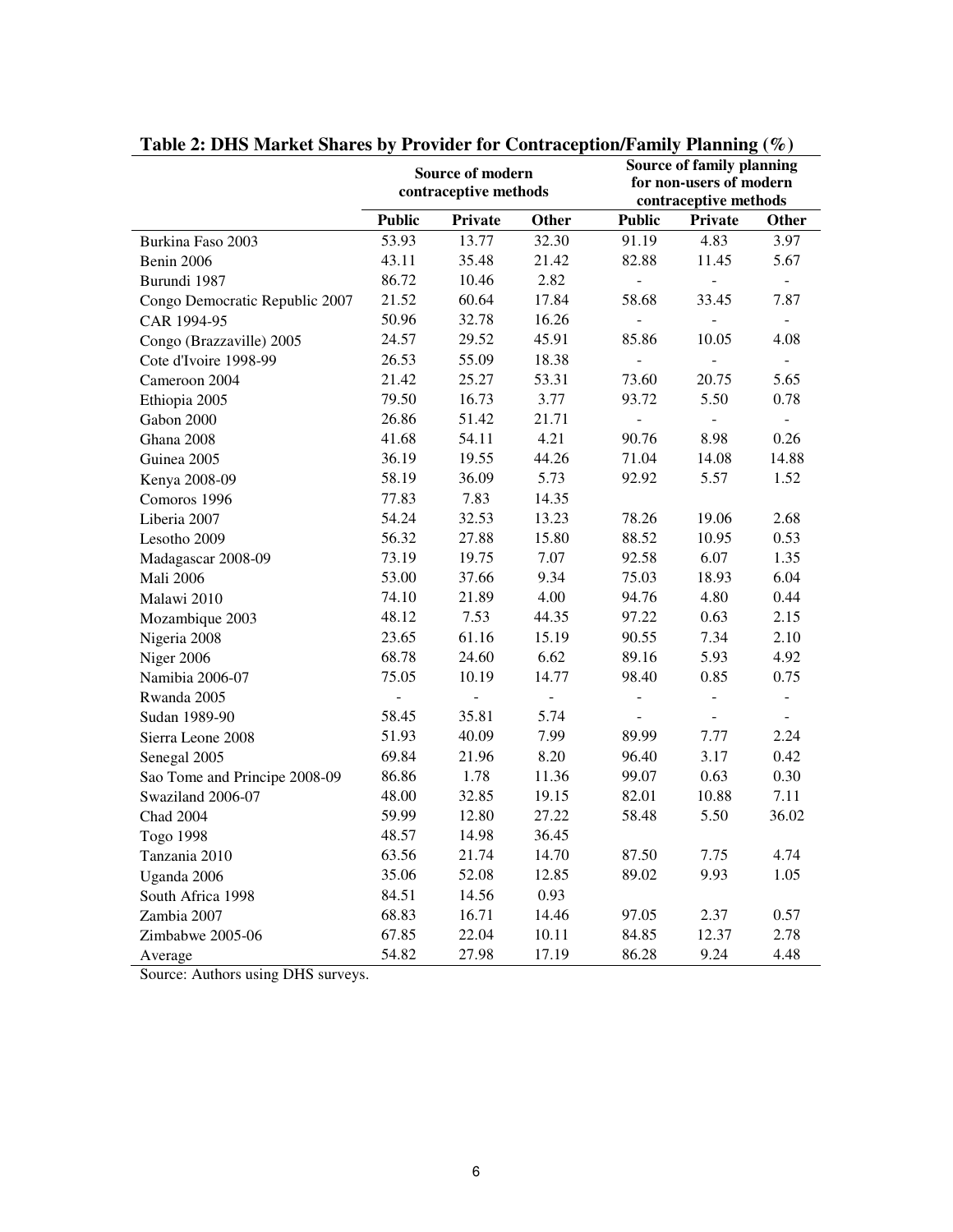Finally, in table 3 the market share of the private sector is 6.8 percent for the place of birth delivery for the last birth (45.8 percent for the public sector, and 47.4 percent for others, in part because of a large number of deliveries at home), and 10.6 percent for antenatal care visits (83.2 percent for the public sector, and 6.2 percent for others). Again, faith-inspired providers account for only part of the role played by the private medical sector, so that overall the DHS surveys indicate lower market shares for faith-inspired than estimates based on facilities data such as the share of hospital beds owned by CHAs.

|                                | <b>Place of delivery</b> |                |                | Antenatal care           |                |                          |
|--------------------------------|--------------------------|----------------|----------------|--------------------------|----------------|--------------------------|
|                                | <b>Public</b>            | Private        | Other          | <b>Public</b>            | Private        | Other                    |
| Burkina Faso 2003              | 39.72                    | 0.76           | 59.52          | $\overline{a}$           | ÷,             | $\overline{a}$           |
| Benin 2006                     | 65.93                    | 14.59          | 19.48          |                          |                |                          |
| Burundi 1987                   | $\frac{1}{2}$            | $\overline{a}$ | $\overline{a}$ |                          |                |                          |
| Congo Democratic Republic 2007 | 50.90                    | 21.81          | 27.29          |                          |                |                          |
| CAR 1994-95                    | 45.65                    | 3.20           | 51.15          |                          |                |                          |
| Congo (Brazzaville) 2005       | 75.89                    | 7.96           | 16.15          |                          |                |                          |
| Cote d'Ivoire 1998-99          | 44.13                    | 0.88           | 54.99          |                          |                |                          |
| Cameroon 2004                  | 43.00                    | 18.96          | 38.05          | $\overline{a}$           |                |                          |
| Ethiopia 2005                  | 5.78                     | 0.61           | 93.61          | 87.99                    | 8.20           | 3.81                     |
| Gabon 2000                     | 67.86                    | 17.79          | 14.35          |                          | $\overline{a}$ | $\overline{\phantom{a}}$ |
| Ghana 2008                     | 50.74                    | 9.45           | 39.81          | 87.84                    | 10.98          | 1.17                     |
| Guinea 2005                    | 30.07                    | 1.80           | 68.13          | $\overline{a}$           | $\overline{a}$ | ÷,                       |
| Kenya 2008-09                  | 35.31                    | 12.01          | 52.68          | 83.13                    | 15.43          | 1.43                     |
| Comoros 1996                   | 42.40                    | 0.11           | 57.49          | $\overline{a}$           | $\overline{a}$ | $\blacksquare$           |
| Liberia 2007                   | 30.20                    | 11.56          | 58.24          | 64.40                    | 16.77          | 18.83                    |
| Lesotho 2009                   | 52.61                    | 4.20           | 43.19          | 70.30                    | 7.47           | 22.23                    |
| Madagascar 2008-09             | 34.44                    | 3.20           | 62.36          | 86.26                    | 5.98           | 7.76                     |
| <b>Mali 2006</b>               | 45.16                    | 2.38           | 52.46          | $\overline{a}$           | ÷,             | ÷.                       |
| Malawi 2010                    | 59.37                    | 16.82          | 23.81          | 78.92                    | 19.16          | 1.92                     |
| Mozambique 2003                | 51.55                    | 0.26           | 48.19          | 99.03                    | 0.84           | 0.13                     |
| Nigeria 2008                   | 21.31                    | 15.25          | 63.43          | 64.89                    | 26.75          | 8.36                     |
| Niger 2006                     | 17.70                    | 0.46           | 81.84          |                          |                |                          |
| Namibia 2006-07                | 77.31                    | 5.11           | 17.58          | 90.26                    | 8.34           | 1.39                     |
| Rwanda 2005                    | 49.37                    | 0.91           | 49.72          | 97.05                    | 1.91           | 1.04                     |
| Sudan 1989-90                  | $\frac{1}{2}$            | $\overline{a}$ | $\frac{1}{2}$  | $\overline{\phantom{a}}$ | ÷.             | $\equiv$                 |
| Sierra Leone 2008              | 23.33                    | 2.86           | 73.81          | 84.78                    | 6.39           | 8.82                     |
| Senegal 2005                   | 59.97                    | 4.27           | 35.76          | $\overline{\phantom{0}}$ | $\frac{1}{2}$  | $\overline{\phantom{0}}$ |
| Sao Tome and Principe 2008-09  | 80.43                    | 0.25           | 19.32          | 98.59                    | 0.25           | 1.16                     |
| Swaziland 2006-07              | 60.36                    | 5.59           | 34.05          | 70.20                    | 25.31          | 4.49                     |
| <b>Chad 2004</b>               | 11.58                    | 0.52           | 87.90          | -                        | $\blacksquare$ | $\overline{\phantom{0}}$ |
| Togo 1998                      | 45.99                    | 4.44           | 49.57          | ÷,                       | $\frac{1}{2}$  | $\overline{a}$           |
| Tanzania 2010                  | 25.40                    | 2.90           | 71.71          | 69.89                    | 4.85           | 25.26                    |
| Uganda 2006                    | 33.50                    | 13.13          | 53.37          | 87.66                    | 11.09          | 1.26                     |
| South Africa 1998              | 77.87                    | 8.48           | 13.65          | $\overline{a}$           | ÷,             | $\overline{a}$           |
| Zambia 2007                    | 45.63                    | 4.94           | 49.43          | 92.53                    | 6.53           | 0.93                     |
| Zimbabwe 2005-06               | 56.67                    | 12.93          | 30.40          | 84.41                    | 14.73          | 0.86                     |
| Average                        | 45.80                    | 6.78           | 47.43          | 83.23                    | 10.61          | 6.16                     |

Source: Authors using DHS surveys.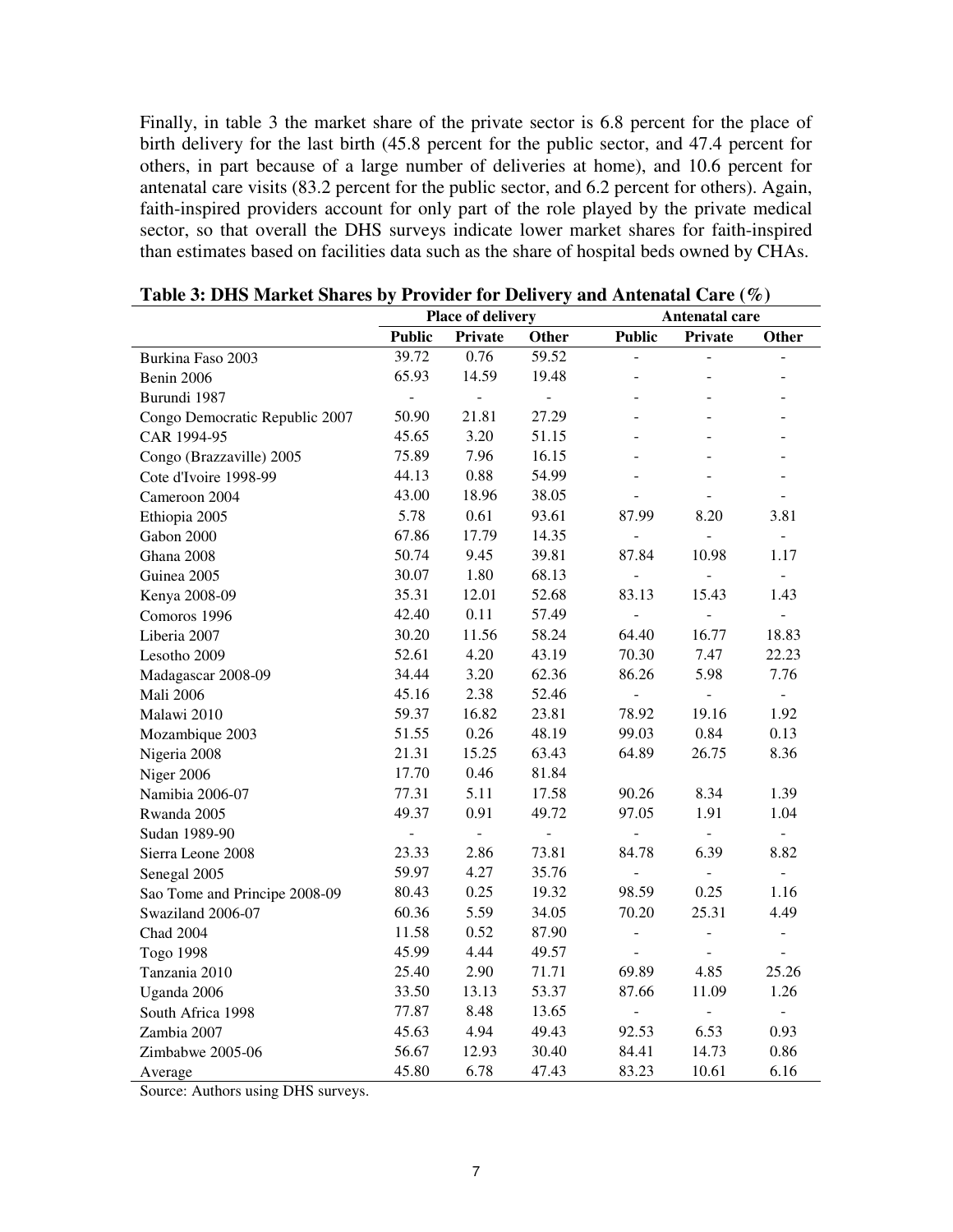#### **COMPARISON WITH MULTI-PURPOSE INTEGRATED SURVEYS**

How do estimates obtained from DHS data compare with those obtained from multipurpose integrated household surveys that identify separately faith-inspired providers from private secular providers? In order to answer this question, estimates of the market share of faith-inspired and private secular providers were obtained by Olivier and Wodon (2012b) using multi-purpose household surveys for 14 countries.

Details on the surveys and the categories of health care providers identified in each survey are provided in the annex. Before presenting the results, three brief comments are in order. Firstly, in many cases, NGOs have been included together with faith-inspired providers. This is because in a few countries, NGOs are lumped together with faithinspired providers in the way questions are asked in the surveys. To keep the data consistent, where NGOs are identified separately, they have then also been considered as faith-inspired providers. However, because the market share of NGOs is typically much smaller than that of faith-inspired providers, this should not lead to any major bias in the results, and in addition, at least some NGOs are faith-inspired. Secondly, traditional and faith healers have been included in the 'private secular' category in order to focus the assessment of faith-inspired providers on facilities-based care. Considering traditional and faith healers as private secular providers is a bit of a misnomer given that 'faith' often inspires traditional healers, but the term 'private secular' has been kept in order to simplify the terminology. Because the role of traditional and faith healers is often small in comparison to that of pharmacists and chemical stores (due to self-medication), this again should not lead to a large bias in most countries. Thirdly, because of the way questions are asked in the surveys, the identification of faith-inspired providers in some countries may be better than in others, but it is difficult to make a precise country-level assessment of the quality of this identification, so this will not be attempted here.

Table 4 provides the results already presented by Olivier and Wodon (2012b). The order of magnitude for the market share estimates tend to be comparable to the estimates obtained from DHS surveys, at least on average. Indeed, the average market share of public facilities-based care across the 36 countries for which DHS estimates are available is 55.9 percent for consultations related to fevers/coughs and 56.8 percent for consultations related to diarrhea. This compares to an average market share for public facilities in the multi-purpose integrated surveys of 55.2 percent. In the subset of countries where multi-purpose household surveys identify separately private secular and faith-inspired facilities, the average market share of faith-inspired providers is 6.0 percent. As already mentioned this is probably on the low side because some countries where faith-inspired providers are known to have very large market shares such as the Democratic Republic of Congo are missing. Overall, it would seem to be fair to say that in the multi-purpose integrated surveys, the market shares for faith-inspired in healthcare systems broadly defined may well at 10 to 15 percent, with a market share of other private facilities-care being of a similar order of magnitude if one considers in turn the DHS data. Note finally, in table 4, the market share of the private secular sector broadly conceived, which includes here not only private secular medical care, but also chemical stores, pharmacies, and traditional healers, tends to be larger than that of faith-inspired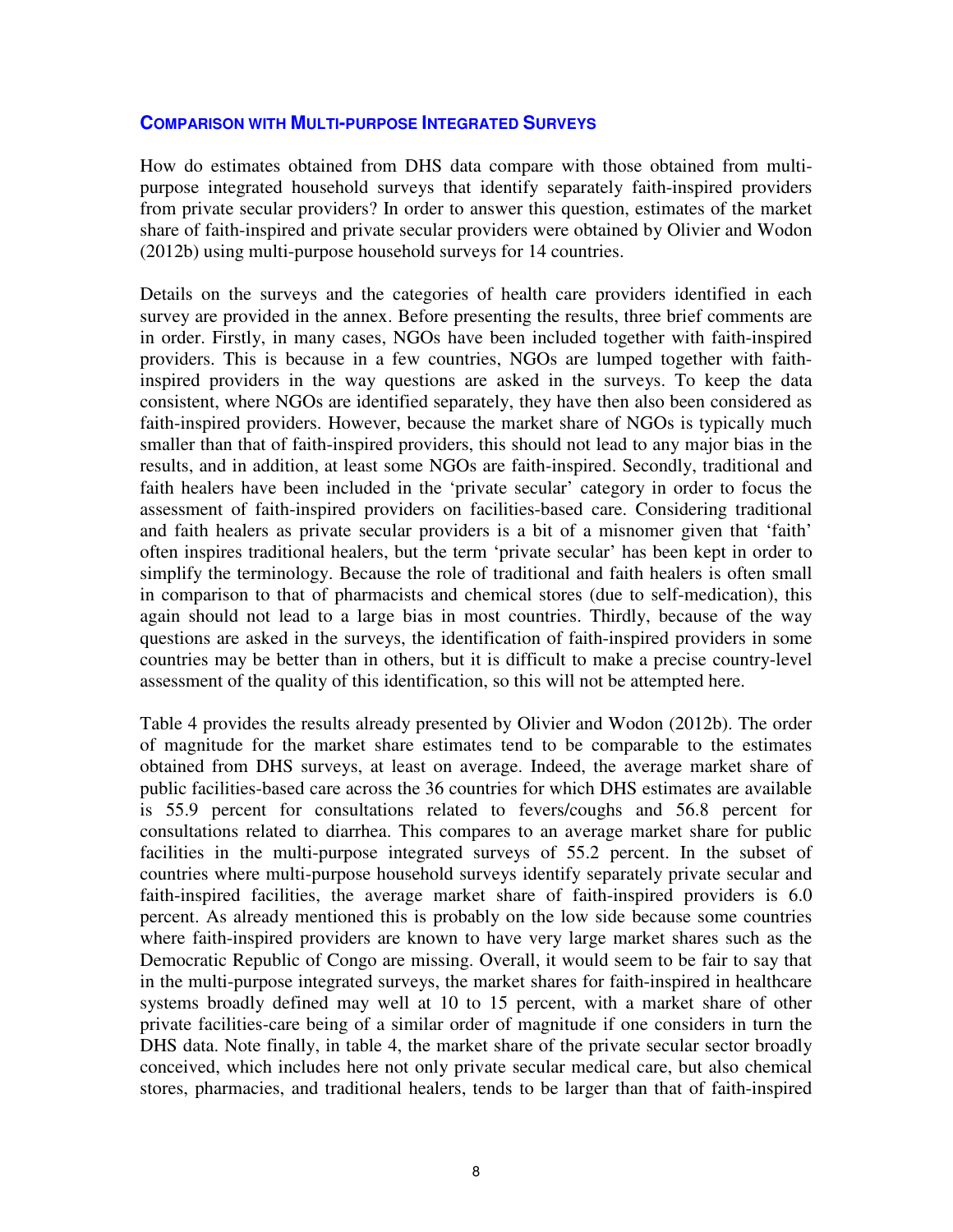providers. This is not surprising given that essentially the definition of the private sector in table 4 includes the 'others' category in the tables based on the DHS data.

| "There is the control of the second second second second second second second second second second second second second second second second second second second second second second second second second second second seco | Public healthcare | $P^{\mu\nu}$ pose mitegrated modellong surveys (70)<br>Faith-inspired | Private secular |
|--------------------------------------------------------------------------------------------------------------------------------------------------------------------------------------------------------------------------------|-------------------|-----------------------------------------------------------------------|-----------------|
|                                                                                                                                                                                                                                | providers         | providers                                                             | providers       |
| Burundi, 2006                                                                                                                                                                                                                  | 69.3              | 11.5                                                                  | 19.2            |
| Cameroon, 2007                                                                                                                                                                                                                 | 44.9              | 15.1                                                                  | 40.0            |
| Chad, 2003/04                                                                                                                                                                                                                  | 53.1              | 10.7                                                                  | 36.2            |
| Ghana, 2003                                                                                                                                                                                                                    | 43.1              | 3.7                                                                   | 53.2            |
| Ghana, 2005-06                                                                                                                                                                                                                 | 44.4              | 6.6                                                                   | 49.0            |
| Kenya, 2005                                                                                                                                                                                                                    | 49.0              | 4.2                                                                   | 46.8            |
| Malawi, 2004                                                                                                                                                                                                                   | 36.9              | 3.9                                                                   | 59.2            |
| Mali, 2006                                                                                                                                                                                                                     | 68.5              | 1.0                                                                   | 30.5            |
| Niger, 2007                                                                                                                                                                                                                    | 77.6              | 1.5                                                                   | 20.9            |
| Nigeria 2003/04                                                                                                                                                                                                                | 50.2              | 1.9                                                                   | 47.9            |
| Republic of Congo, 2005                                                                                                                                                                                                        | 44.0              | 4.0                                                                   | 52.0            |
| Senegal, 2005                                                                                                                                                                                                                  | 65.0              | 2.3                                                                   | 32.7            |
| Sierra Leone, 2003-04                                                                                                                                                                                                          | 60.1              | 2.0                                                                   | 37.9            |
| Swaziland, 2009-10                                                                                                                                                                                                             | 66.4              | 13.2                                                                  | 20.3            |
| Zambia, 2004                                                                                                                                                                                                                   | 55.0              | 6.1                                                                   | 38.9            |
| Average                                                                                                                                                                                                                        | 55.2              | 5.8                                                                   | 39.0            |

**Table 4: Market Shares from Multi-purpose Integrated Household Surveys (%)**

Source: Authors using multi-purpose integrated surveys. See also Olivier and Wodon (2012b).

For easier reference, table 5 provides a synthesis of the average results obtained across countries with the two types of surveys, focusing on diarrhea and fevers/colds in the case of DHS data since consultations related to these two illnesses tend to be more frequent than for the other types of illnesses and health needs identified in the DHS.

|  | Table 5: Comparison of Average Market Share Estimates Between Surveys (%) |  |
|--|---------------------------------------------------------------------------|--|
|  |                                                                           |  |

|                                    | Public     | All private | Other                    | Faith-inspired All other |         | Total |
|------------------------------------|------------|-------------|--------------------------|--------------------------|---------|-------|
|                                    | facilities | facilities  | private                  | facilities               | Private |       |
| DHS, Fevers/coughs $-36$ countries | 54.9       | 24.3        | 20.9                     | $\overline{\phantom{0}}$ |         | 100.0 |
| DHS, Diarrhea – 36 countries       | 56.8       | 17.4        | 25.8                     | -                        | -       | 100.0 |
| Multi-purpose $-14$ countries      | 55.2       | -           | $\overline{\phantom{0}}$ | 5.8                      | 39.0    | 100.0 |
|                                    |            |             |                          |                          |         |       |

Source: Authors.

Importantly however, while on average the results obtained with the DHS and the multipurpose integrated surveys tend to be of the same order of magnitude, as illustrated by similar average market shares for public providers of healthcare in the two sets of surveys, there is a lot of variation in estimates at the level of individual countries depending on which data source is used. This is best illustrated with country level public market shares which are displayed in Figure 1 for the set of countries for which both DHS and multi-purpose household surveys are available. The scatter plot in Figure 1 suggests that for many countries in the sample, there are large differences in public market share estimates depending on the type of survey used, and the relationship between the two sets of public market shares is essentially flat (it is actually negative).

The likely reason for this lack of fit between the two sets of estimates is that what is measured is often different in the DHS and multi-purpose integrated surveys, both in terms of the types of illnesses considered and in terms of the definitions of facilities. The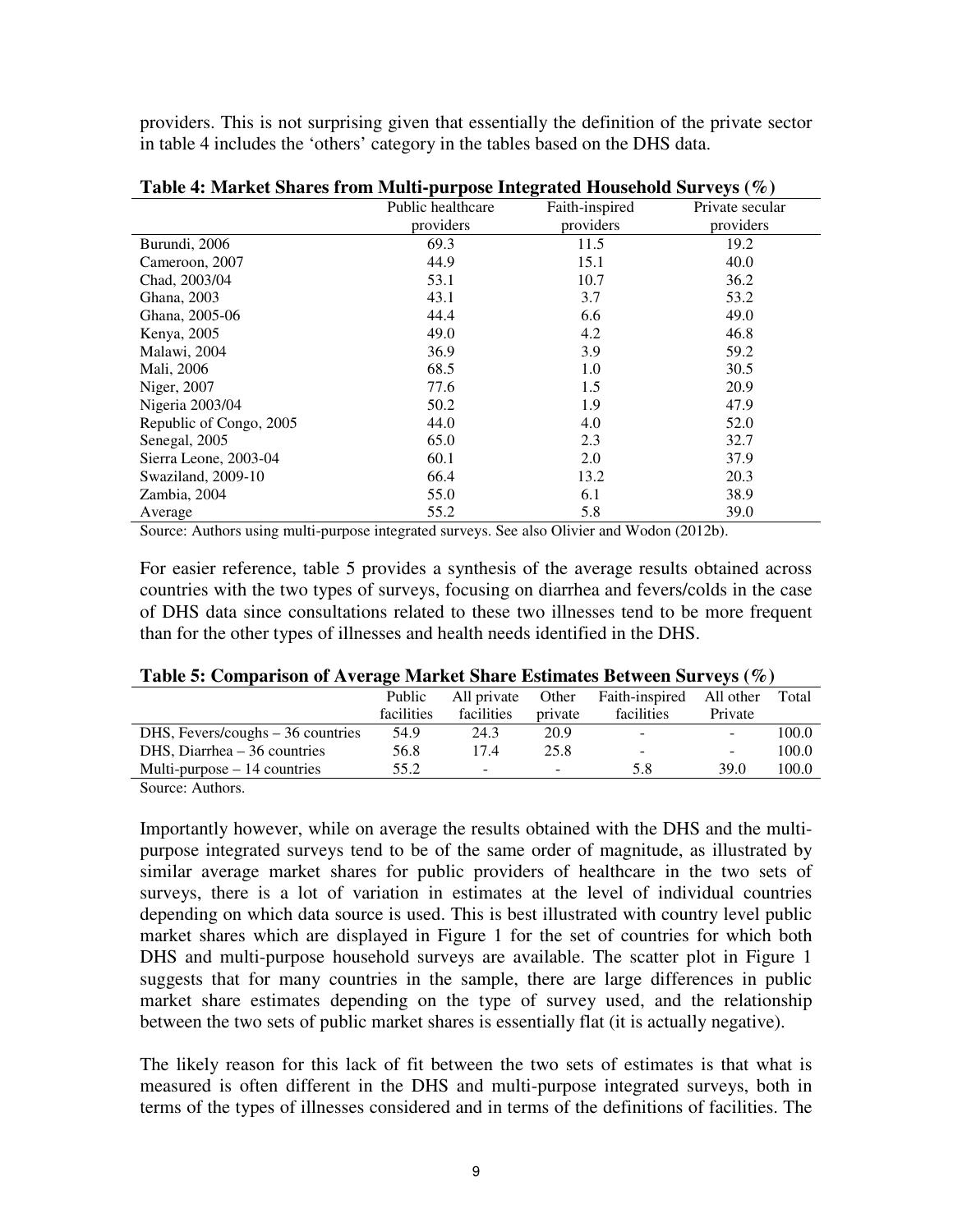questions are asked in the multi-purpose integrated surveys in a different way from what is asked in the DHS surveys. In addition, the comparison of estimates also suggests that the data is somewhat noisy, possibly because of recall problems on the part of households. Thus, while it is legitimate to draw general conclusions about the order of magnitude of faith-inspired providers from those data, in that their market share is likely to be below the levels suggested by facilities data, caution is needed for work at the country level, and data from household surveys must be triangulated whenever feasible. Also, the substantial variations in estimates between surveys suggest that more efforts are needed to collect good data on the respective market shares of various types of providers.



Source: Authors.

#### **CONCLUSION**

The purpose of this short paper was to compare market share estimates for private facilities in DHS and multi-purpose integrated surveys in a large sample of sub-Saharan countries. The DHS surveys have the advantage of being comparable and standardized, and they are also available for a large set of countries. The multi-purpose integrated surveys selected for this analysis have the advantage of distinguishing between faithinspired and private secular facilities, which is not the case in the DHSs. On average, the results obtained for the countries in the various sample suggest that the market share of faith-inspired providers in health systems broadly defined are below traditional estimates based on facilities data, and especially on the number of hospital beds owned by CHAs.

Several reasons already discussed by Olivier and Wodon (2012b) account for this result. Firstly, faith-inspired providers often have larger shares of hospital beds than their share of all health care facilities. Secondly, the market shares of CHAs in hospital beds often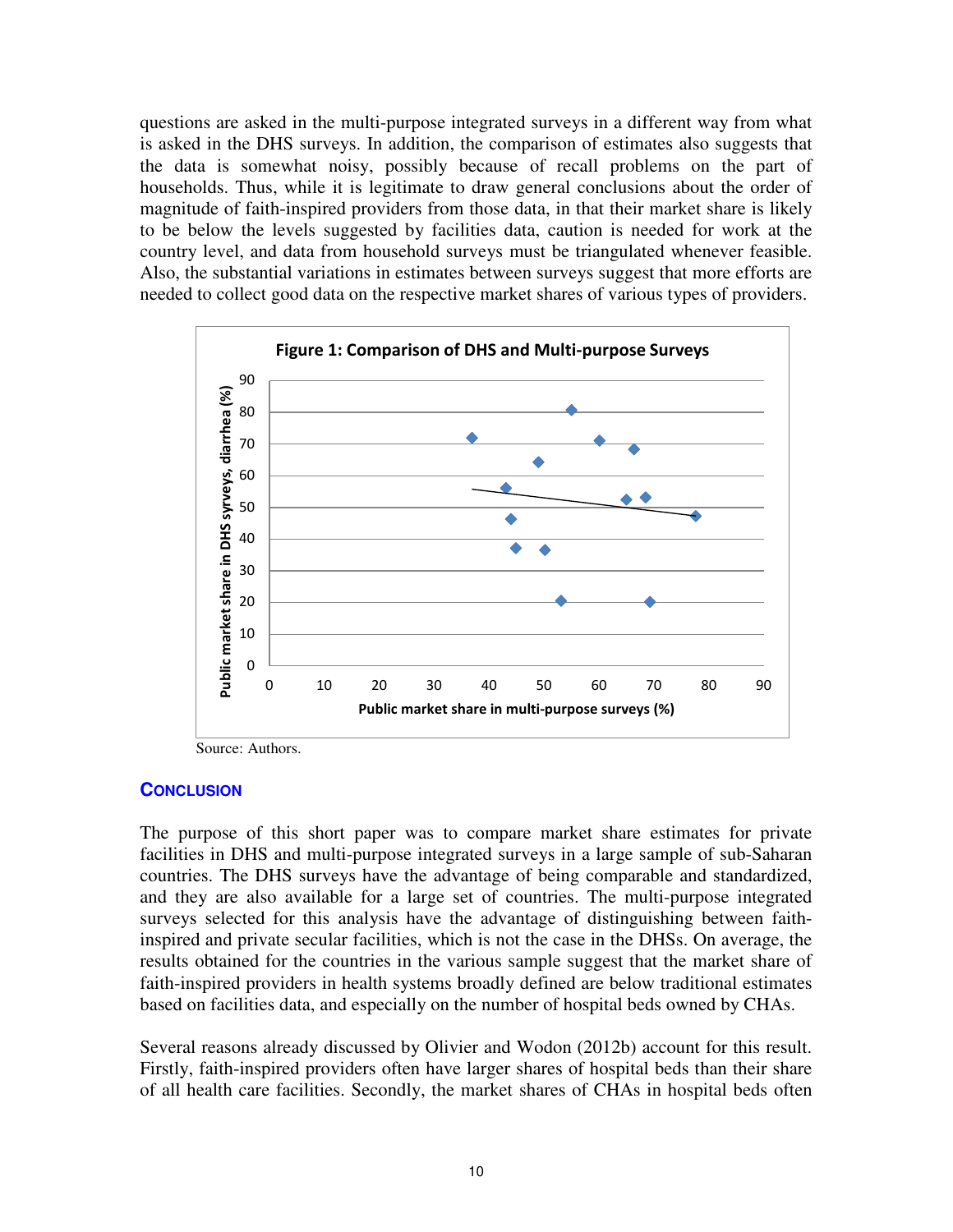do not account for the role of private secular health facilities. Thirdly, estimates based on the CHAs tend represent the situation of countries where faith-inspired providers have traditionally been strong, with lower market shares in other countries. Finally, estimates of market shares based on facilities-based care do not account for the role of a range of other providers, including traditional healers, pharmacists, and chemical stores. These various factors tend to generate lower market shares in household surveys than in databases that rely on hospital beds or closely associated measures.

As in Olivier and Wodon (2012b), the take-away from this analysis should not be that facilities-based estimates are proven 'wrong' by household surveys. Household surveys might underestimate the market share of some faith-inspired facilities when households do not know that their facility is faith-inspired. In addition, from the point of view of a Ministry that supports faith-inspired facilities in their service delivery activities, the market share of these facilities in the universe of faith-inspired and public facilities (as measured through hospital beds among others) is important for allocating funding, and probably more so than estimates of market share that take the broader health system into account. Thus, various types of estimates – whether based on facilities or household surveys – can and should be used for various purposes at the country or local level. Furthermore, even if estimates from DHS and multi-purpose integrated surveys tend to converge on average, there is a lot of variation in the estimates obtained from different sources at the level of individual countries, in part because different surveys measure different things. Clearly, when designing household surveys, more efforts should be undertaken to collect better data on the respective roles of various types of health care providers, and for this more detailed survey questionnaires would be highly welcome.

# **REFERENCES**

Chand, S., and J. Patterson. 2007. *Faith-based Models for Improving Maternal and Newborn Health.* Baltimore, USA: USAID-ACCESS.

De Jong, J. 1991. "Nongovernmental Organizations and Health Delivery in Sub-Saharan Africa. World Bank Working Paper, Washington, DC: Population and Human Resources Department, The World Bank.

Dimmock, F. 2007. "Faith-Based Health Networks in Africa." Paper presented at Christian Connections for International Health Annual Conference, Washington, DC.

Gilson, L., P. D. Sen, S. Mohammed, and P. Mujinja. 1994. "The Potential of Health Sector Nongovernmental Organizations - Policy Options." *Health Policy and Planning* 9(1): 14-24.

Green, A., J. Shaw, F. Dimmock, and C. Conn. 2002. "A Shared Mission? Changing Relationships between Government and Church Health Services in Africa." *International Journal of Health Planning and Management* 17:333-53.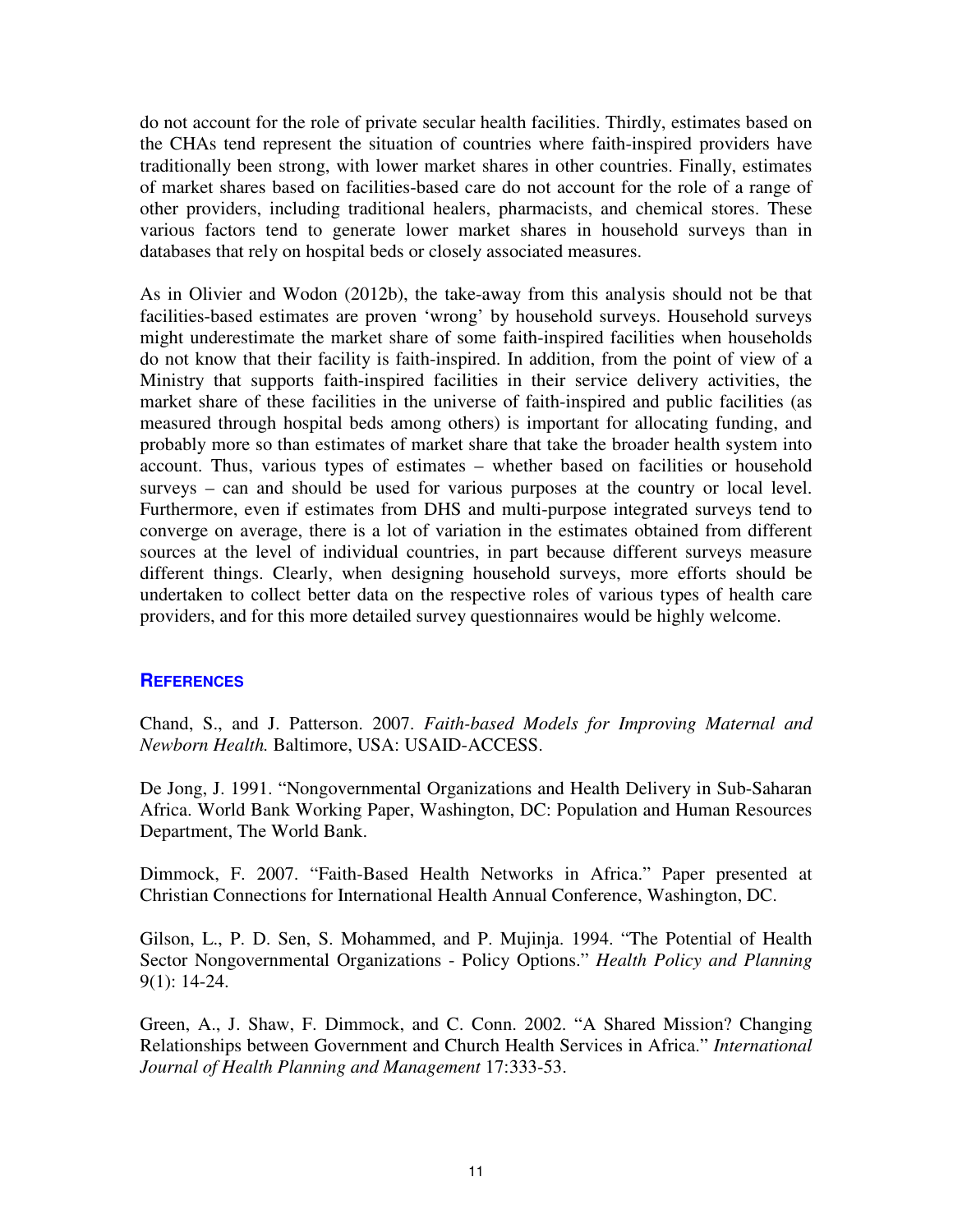Grills, N. 2009. "The Paradox of Multilateral Organizations Engaging with Faith-based Organizations." *Global Governance* 15: 505-520.

Hanson, K., and P. Berman. 1994. "Non-government Financing and Provision of Health Services in Africa: A background paper." Washington, DC: United States Agency for International Development.

\_\_\_\_\_. 1998. "Private Health care Provision in Developing Countries: A Preliminary Analysis of Levels and Composition." *Health Policy and Planning* 13(3):195-211.

Hecht, R. M., and V. L. Tanzi. 1993. "The Role of Non-governmental Organizations in the Delivery of Health Services in Developing Countries." Unpublished Report, Washington, DC: World Bank.

Kawasaki, E., and J. P. Patten. 2002. "Drug Supply Systems of Missionary Organizations Identifying Factors Affecting Expansion and Efficiency: Case Studies from Uganda and Kenya." Boston MA: Boston University.

Kitchen, M. 2002. "World must Coordinate Efforts, End Waste, Says Wolfensohn." *UN Wire* http://www.unwire.org/unwire/20021025/29832\_story.asp.

Olivier, J., and Q. Wodon. 2012a. "Playing Broken Telephone: Assessing Faith-Inspired Health Care Provision in Africa." *Development in Practice*, 22 (5-6): 819-834.

\_\_\_\_\_. 2012b. "Market Share of Faith-inspired Health Care Providers in Africa: Comparing Facilities and Multi-purpose Integrated Household Survey Data." In J. Olivier and Q. Wodon, eds, *The Role of Faith-inspired Health Care Providers in sub-Saharan Africa and Public-private Partnerships*, HNP Discussion Papers, World Bank, Washington, DC.

Rookes, P. 2009. "Commitment, Conscience or Compromise: The Changing Financial basis and Evolving role of Christian Health Services in Developing Countries." PhD thesis, Birmingham: University of Birmingham.

Schmid, B., E. Thomas, J. Olivier, and J. R. Cochrane. 2008. "The Contribution of Religious Entities to Health in Sub-Saharan Africa." Cape Town: African Religious Health Assets Programme.

Turshen, M. 1999. *Privatizing Health Services in Africa.* New Brunswick: Rutgers University Press.

United Nations Population Fund (UNFPA). 2009. "Guidelines for Engaging Faith-based Organizations (FBOs) as Agents of Change." New York.

Wodon, Q. 2013. *Faith and Human Development: Education and Health Services in Africa,* New York: Palgrave MacMillan.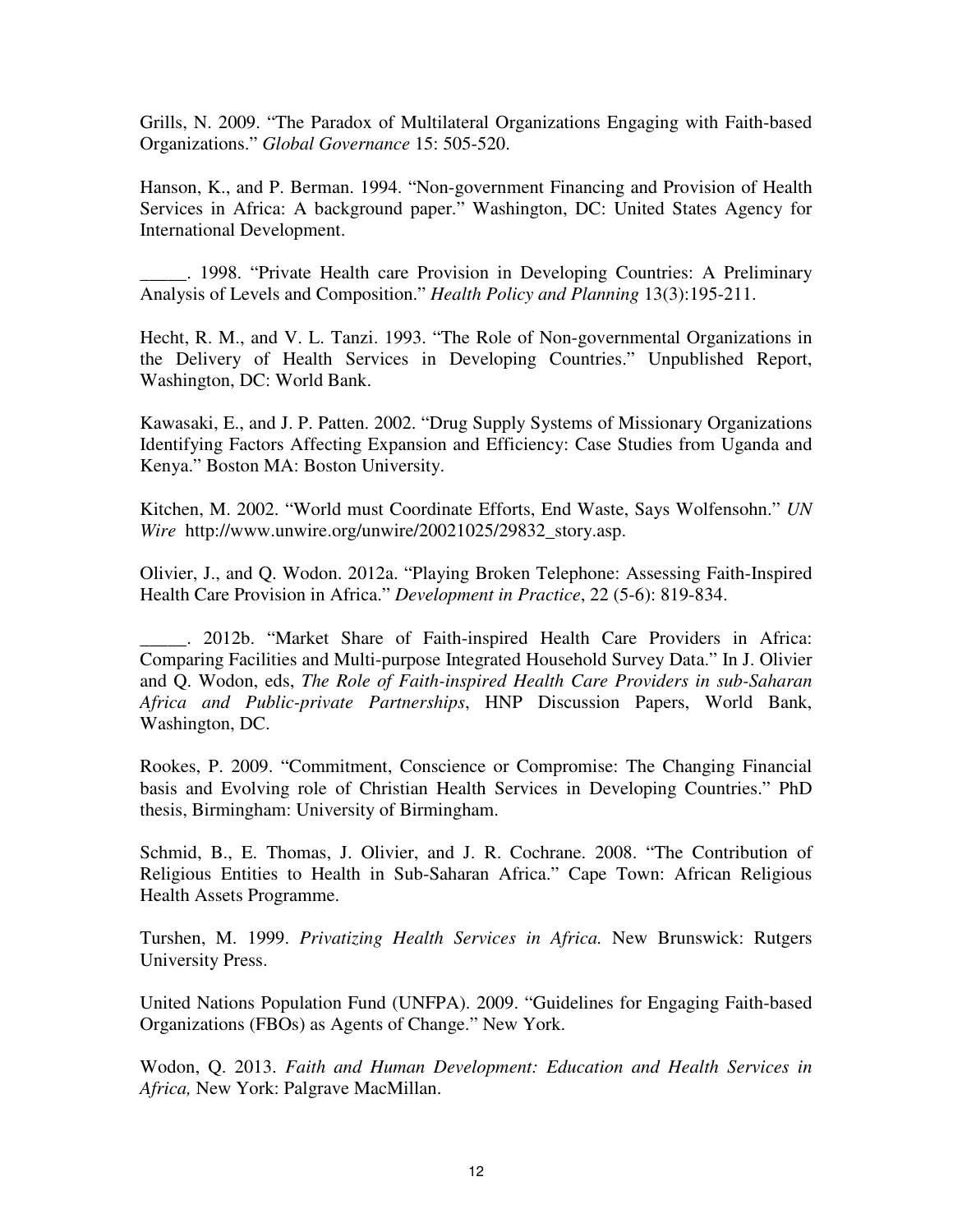|                    | Year    | <b>Survey Name</b>                                     | Number of  |
|--------------------|---------|--------------------------------------------------------|------------|
| Country            |         |                                                        | households |
|                    | 2007    | Enquête Annuelle sur les conditions de vie des ménages | 8496       |
| Burkina Faso       |         | (EACVM-QUIBB)                                          |            |
|                    | 2006    | Enquête Questionnaire des Indicateurs de Base du Bien  | 7046       |
| Burundi            |         | être (QUIBB)                                           |            |
|                    | 2007    | Enquête sur les Conditions des Ménages Camerounais II  | 11391      |
| Cameroon           |         | (ECAM)                                                 |            |
|                    | 2003/04 | Deuxième Enquête sur la Consommation et le Secteur     | 6697       |
| Chad               |         | Informel au Tchad (ECOSIT)                             |            |
| Dem. Rep. of Congo | 2004/05 | Enquête 1-2-3 (123 survey)                             | 12098      |
| Ghana              | 2005/06 | Ghana Living Standards Survey, Fifth round (GLSS)      | 8687       |
| Kenya              | 2005    | Kenya Integrated Household Budget Survey (KIHBS)       | 13158      |
| Malawi             | 2004    | Malawi Integrated Household Survey (HIS)               | 11280      |
| Mali               | 2006    | Enquête Légère. Intégrée auprès des Ménages (ELIM)     | 4494       |
|                    | 2007    | Enquête nationale sur le budget et la consommation des | 4000       |
| Niger              |         | ménages (ENBC)                                         |            |
| Nigeria            | 2003/04 | Nigeria Living Standards Survey (LMS)                  | 19158      |
|                    | 2005    | Enquête Congolaise auprès des Ménages pour             | 5002       |
| Republic of Congo  |         | l'évaluation de la pauvreté (ECOM)                     |            |
| Senegal            | 2005    | Enquête de Suivi de la Pauvreté au Sénégal (ESPS)      | 13568      |
| Sierra Leone       | 2003    | Sierra Leone Integrated Household Survey (SLIHS)       | 3720       |
|                    | 2009    | Swaziland Household Income and Expenditure Survey      | 3167       |
| Swaziland          |         | (SHIES)                                                |            |
| Uganda             | 2010    | Uganda National Household Survey (UNHS)                | 6775       |
| Zambia             | 2004    | Zambia Living Conditions Monitoring Survey (LCMS)      | 19315      |

# **Annex Table 1: Multi-purpose Integrated Household Surveys Used for Crosscountry Comparisons**

Source: Authors.